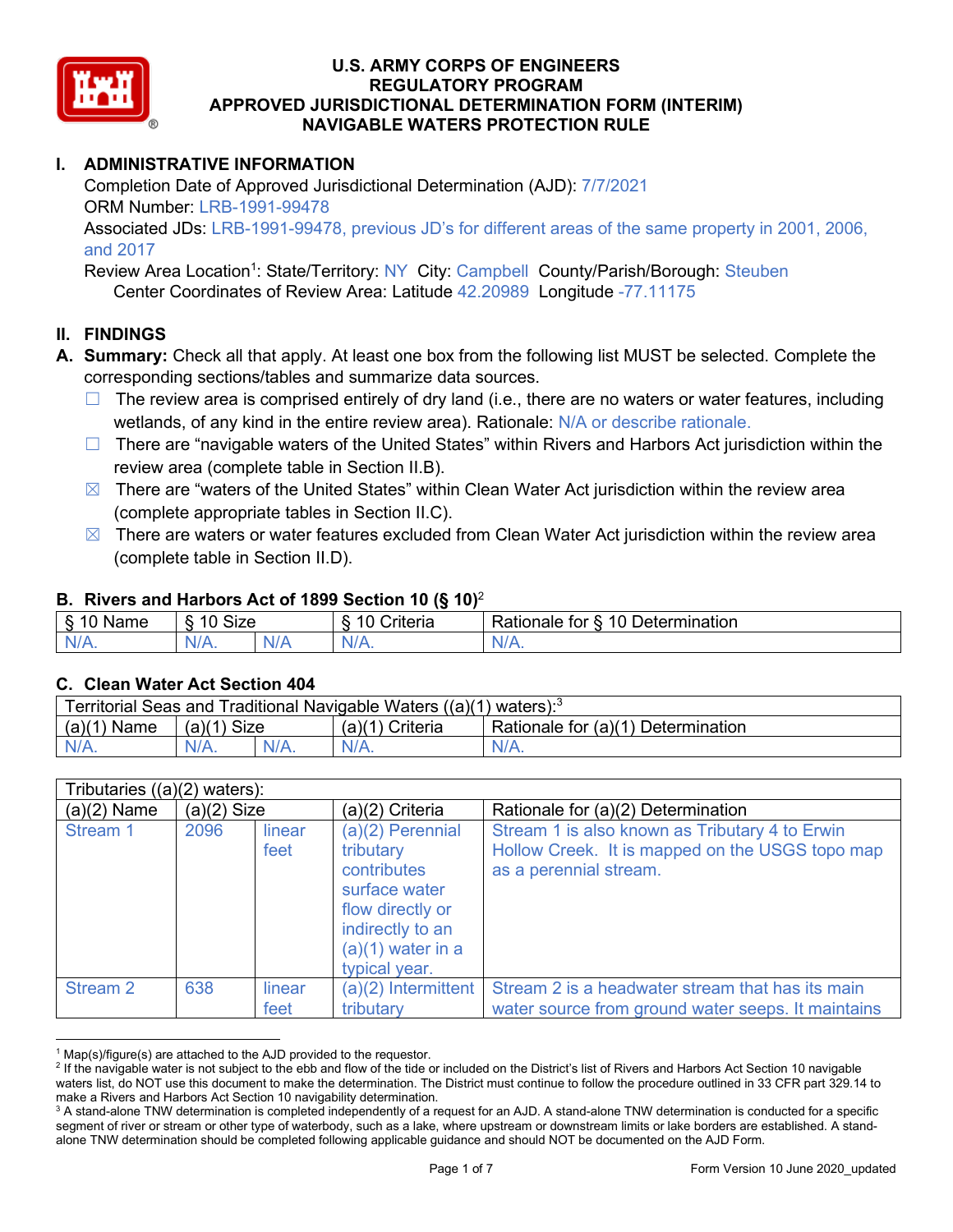

| Tributaries $((a)(2)$ waters): |               |                                                                                                              |                                                                                                                                                                                                                                                                                                                                                                                                                                                                                                                                                                                                                                                                   |
|--------------------------------|---------------|--------------------------------------------------------------------------------------------------------------|-------------------------------------------------------------------------------------------------------------------------------------------------------------------------------------------------------------------------------------------------------------------------------------------------------------------------------------------------------------------------------------------------------------------------------------------------------------------------------------------------------------------------------------------------------------------------------------------------------------------------------------------------------------------|
| $(a)(2)$ Name                  | $(a)(2)$ Size | (a)(2) Criteria                                                                                              | Rationale for (a)(2) Determination                                                                                                                                                                                                                                                                                                                                                                                                                                                                                                                                                                                                                                |
|                                |               | contributes<br>surface water<br>flow directly or<br>indirectly to an<br>$(a)(1)$ water in a<br>typical year. | enough ground water flow throughout the growing<br>season to provide water for significant moss growth<br>within the channel, as well as the presence of<br>blackened leaves. The channel has a defined<br>OHWM and bed averaging 3 feet wide. It drains<br>directly into Stream 2, which is a perennial stream.<br>This same stream was identified as Stream 7 in the<br>November 2017 Approved JD, where it was<br>determined to be intermittent. This stream is<br>characterized as having on average 20 flow events<br>per year and groundwater seeps were observed<br>through the area that were observed to directly<br>contribute to the flow of Stream 7. |

| Lakes and ponds, and impoundments of jurisdictional waters $((a)(3)$ waters): |               |         |                   |                                    |  |  |
|-------------------------------------------------------------------------------|---------------|---------|-------------------|------------------------------------|--|--|
| $(a)(3)$ Name                                                                 | $(a)(3)$ Size |         | $(a)(3)$ Criteria | Rationale for (a)(3) Determination |  |  |
| $N/A$ .                                                                       | $N/A$ .       | $N/A$ . | $N/A$ .           | $N/A$ .                            |  |  |

| Adjacent wetlands ((a)(4) waters): |               |  |                   |                                    |  |
|------------------------------------|---------------|--|-------------------|------------------------------------|--|
| $(a)(4)$ Name                      | $(a)(4)$ Size |  | $(a)(4)$ Criteria | Rationale for (a)(4) Determination |  |
| N/A                                | N/A.<br>N/A   |  | $N/A$ .           | N/A                                |  |
|                                    |               |  |                   |                                    |  |
|                                    |               |  |                   |                                    |  |
|                                    |               |  |                   |                                    |  |
|                                    |               |  |                   |                                    |  |
|                                    |               |  |                   |                                    |  |
|                                    |               |  |                   |                                    |  |

## **D. Excluded Waters or Features**

|                       | Excluded waters $((b)(1) - (b)(12))$ : <sup>4</sup> |                  |                                    |                                                                                                                                                                                                                                                                                                                                                                                                                                                                                                                                                       |  |  |  |
|-----------------------|-----------------------------------------------------|------------------|------------------------------------|-------------------------------------------------------------------------------------------------------------------------------------------------------------------------------------------------------------------------------------------------------------------------------------------------------------------------------------------------------------------------------------------------------------------------------------------------------------------------------------------------------------------------------------------------------|--|--|--|
| <b>Exclusion Name</b> | <b>Exclusion Size</b>                               |                  | Exclusion <sup>5</sup>             | Rationale for Exclusion Determination                                                                                                                                                                                                                                                                                                                                                                                                                                                                                                                 |  |  |  |
| <b>Wetland 1</b>      | 0.46                                                | $\text{acre}(s)$ | $(b)(1)$ Non-<br>adjacent wetland. | The wetland is a shallow surface concave<br>depression that collects water and holds it long<br>enough to provide wetland characteristics but<br>does not drain to any $(a)(1)-(a)(3)$ waters.<br>Photos included within the delineation report and<br>a review of aerial imagery show no natural or<br>artificial barrier between the wetland and the<br>Erwin Hollow Creek which is about 700 feet to<br>the east. The NRCS/USDA Web Soil Survey<br>"Flood Frequency Class" rating is "none" which<br>means flooding is not probable. The chance of |  |  |  |

<sup>4</sup> Some excluded waters, such as (b)(2) and (b)(4), may not be specifically identified on the AJD form unless a requestor specifically asks a Corps district to do so. Corps districts may, in case-by-case instances, choose to identify some or all of these waters within the review area.

<sup>5</sup> Because of the broad nature of the (b)(1) exclusion and in an effort to collect data on specific types of waters that would be covered by the (b)(1) exclusion, four sub-categories of (b)(1) exclusions were administratively created for the purposes of the AJD Form. These four sub-categories are not new exclusions, but are simply administrative distinctions and remain (b)(1) exclusions as defined by the NWPR.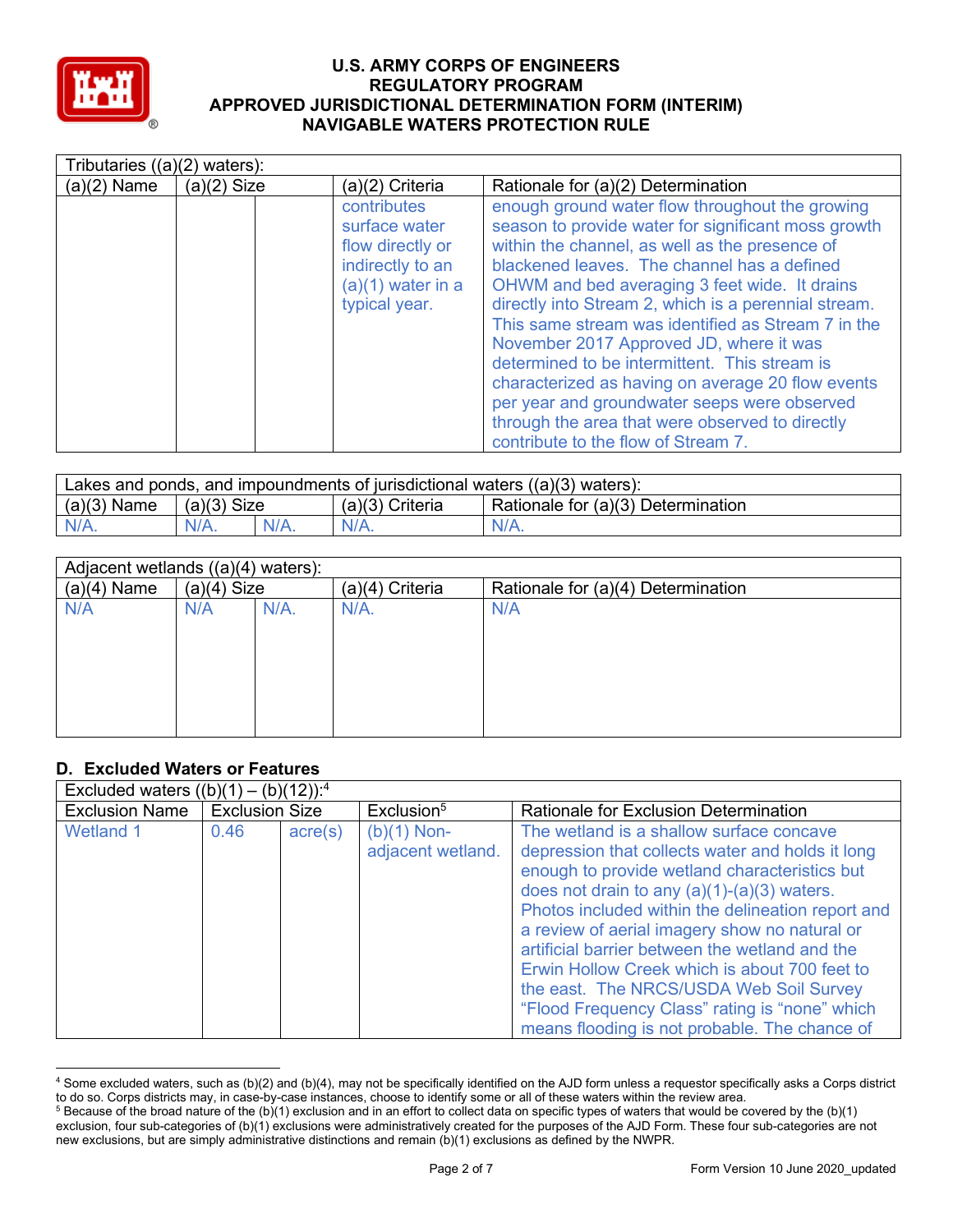

| Excluded waters $((b)(1) - (b)(12))$ : <sup>4</sup> |                       |                  |                                    |                                                                                                                                                                                                                                                                                                                                                                                                                                                                                                                                                                                                                                                                                                                                                                                                                                                                                                                                                                                                                 |  |
|-----------------------------------------------------|-----------------------|------------------|------------------------------------|-----------------------------------------------------------------------------------------------------------------------------------------------------------------------------------------------------------------------------------------------------------------------------------------------------------------------------------------------------------------------------------------------------------------------------------------------------------------------------------------------------------------------------------------------------------------------------------------------------------------------------------------------------------------------------------------------------------------------------------------------------------------------------------------------------------------------------------------------------------------------------------------------------------------------------------------------------------------------------------------------------------------|--|
| <b>Exclusion Name</b>                               | <b>Exclusion Size</b> |                  | Exclusion <sup>5</sup>             | Rationale for Exclusion Determination                                                                                                                                                                                                                                                                                                                                                                                                                                                                                                                                                                                                                                                                                                                                                                                                                                                                                                                                                                           |  |
|                                                     |                       |                  |                                    | flooding is nearly 0 percent in any year. All<br>resources reviewed support the determination<br>that the wetland doesn't directly abut an $a(1)$ -<br>$a(3)$ waters, are not separated from an $a(1)$ - $a(3)$<br>waters by a natural or man-made feature and<br>are not adjacent to an $a(1)$ - $a(3)$ waters.                                                                                                                                                                                                                                                                                                                                                                                                                                                                                                                                                                                                                                                                                                |  |
| <b>Wetland 2</b>                                    | 0.11                  | $\text{acre}(s)$ | $(b)(1)$ Non-<br>adjacent wetland. | The delineation indicated no drainages or<br>tributaries are within the vicinity of the wetland.<br>The wetland is a shallow surface concave<br>depression that collects water and holds it long<br>enough to provide wetland characteristics but<br>does not drain to any $(a)(1)-(a)(3)$ waters.<br>Photos included within the delineation report and<br>a review of aerial imagery show no natural or<br>artificial barrier between the wetland and the<br>Erwin Hollow Creek, which is on the other side of<br>a road and about 1600 feet to the east. The<br><b>NRCS/USDA Web Soil Survey "Flood Frequency</b><br>Class" rating is "none" which means flooding is<br>not probable. The chance of flooding is nearly 0<br>percent in any year. All resources reviewed<br>support the determination that the wetland<br>doesn't directly abut an $a(1)$ - $a(3)$ waters, are not<br>separated from an a(1)-a(3) waters by a natural<br>or man-made feature and are not adjacent to an<br>$a(1)-a(3)$ waters. |  |
| <b>Wetland 3</b>                                    | 0.26                  | $\text{acre}(s)$ | $(b)(1)$ Non-<br>adjacent wetland. | The delineation indicated no drainages or<br>tributaries are within the vicinity of the wetland.<br>The wetland is a shallow surface concave<br>depression that collects water and holds it long<br>enough to provide wetland characteristics but<br>does not drain to any $(a)(1)-(a)(3)$ waters.<br>Photos included within the delineation report and<br>a review of aerial imagery show no natural or<br>artificial barrier between the wetland and Erwin<br>Hollow Creek, which is on the other side of a<br>road and about 1600 feet to the east. The<br><b>NRCS/USDA Web Soil Survey "Flood Frequency</b><br>Class" rating is "none" which means flooding is<br>not probable. The chance of flooding is nearly 0<br>percent in any year. All resources reviewed<br>support the determination that the wetland<br>doesn't directly abut an a(1)-a(3) waters, are not<br>separated from an $a(1)$ - $a(3)$ waters by a natural<br>or man-made feature and are not adjacent to an<br>$a(1)-a(3)$ waters.     |  |
| <b>Wetland 4</b>                                    | 0.64                  | $\text{acre}(s)$ | $(b)(1)$ Non-<br>adjacent wetland. | The delineation indicated no drainages or<br>tributaries are within the vicinity of the wetland.                                                                                                                                                                                                                                                                                                                                                                                                                                                                                                                                                                                                                                                                                                                                                                                                                                                                                                                |  |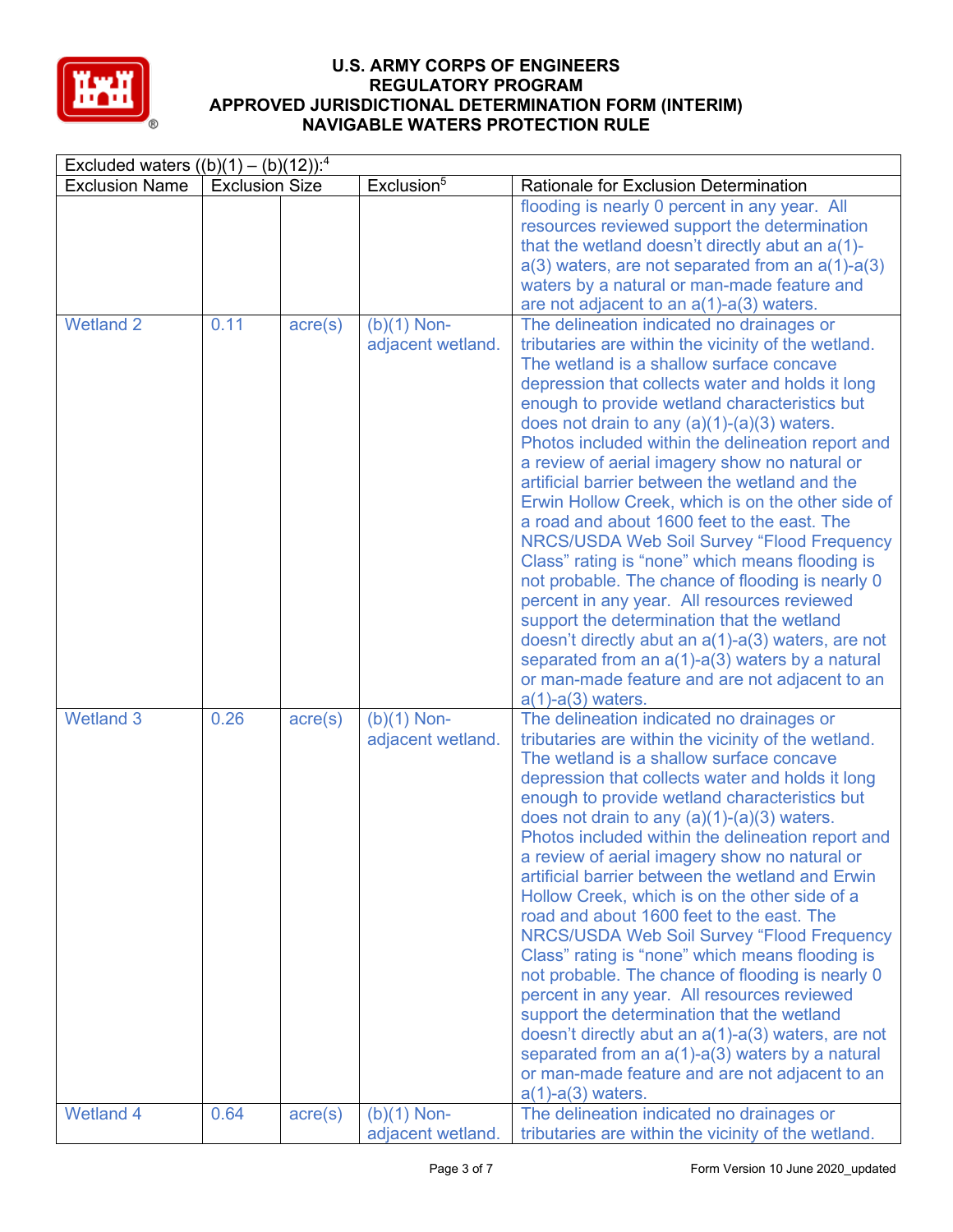

| Excluded waters $((b)(1) - (b)(12))$ : <sup>4</sup> |                       |                        |                                                                                                                                                                                                                                                                                                                                                                                                                                                                                                                                                                                                                                                                                                                                                                                                                                                                                                         |
|-----------------------------------------------------|-----------------------|------------------------|---------------------------------------------------------------------------------------------------------------------------------------------------------------------------------------------------------------------------------------------------------------------------------------------------------------------------------------------------------------------------------------------------------------------------------------------------------------------------------------------------------------------------------------------------------------------------------------------------------------------------------------------------------------------------------------------------------------------------------------------------------------------------------------------------------------------------------------------------------------------------------------------------------|
| <b>Exclusion Name</b>                               | <b>Exclusion Size</b> | Exclusion <sup>5</sup> | Rationale for Exclusion Determination                                                                                                                                                                                                                                                                                                                                                                                                                                                                                                                                                                                                                                                                                                                                                                                                                                                                   |
|                                                     |                       |                        | The wetland is a shallow surface concave<br>depression that collects water and holds it long<br>enough to provide wetland characteristics but<br>does not drain to any $(a)(1)-(a)(3)$ waters.<br>Photos included within the delineation report and<br>a review of aerial imagery show no natural or<br>artificial barrier between the wetland and Erwin<br>Hollow Creek, which is on the other side of a<br>road and about 1600 feet to the east. The<br><b>NRCS/USDA Web Soil Survey "Flood Frequency</b><br>Class" rating is "none" which means flooding is<br>not probable. The chance of flooding is nearly 0<br>percent in any year. All resources reviewed<br>support the determination that the wetland<br>doesn't directly abut an a(1)-a(3) waters, are not<br>separated from an $a(1)$ - $a(3)$ waters by a natural<br>or man-made feature and are not adjacent to an<br>$a(1)-a(3)$ waters. |

| <b>Wetland 5</b> | 0.21 | $\text{acre}(s)$ | $(b)(1)$ Non-<br>adjacent wetland. | The delineation indicated no drainages or<br>tributaries are within the vicinity of the wetland.<br>The wetland is a shallow surface concave<br>depression that collects water and holds it long<br>enough to provide wetland characteristics but<br>does not drain to any $(a)(1)-(a)(3)$ waters.<br>Photos included within the delineation report and<br>a review of aerial imagery show no natural or<br>artificial barrier between the wetland and Erwin<br>Hollow Creek, which is on the other side of a<br>road and about 1600 feet to the east. The<br><b>NRCS/USDA Web Soil Survey "Flood Frequency</b><br>Class" rating is "none" which means flooding is<br>not probable. The chance of flooding is nearly 0<br>percent in any year. All resources reviewed<br>support the determination that the wetland<br>doesn't directly abut an $a(1)$ - $a(3)$ waters, are not<br>separated from an $a(1)$ - $a(3)$ waters by a natural<br>or man-made feature and are not adjacent to an<br>$a(1)-a(3)$ waters. |
|------------------|------|------------------|------------------------------------|-------------------------------------------------------------------------------------------------------------------------------------------------------------------------------------------------------------------------------------------------------------------------------------------------------------------------------------------------------------------------------------------------------------------------------------------------------------------------------------------------------------------------------------------------------------------------------------------------------------------------------------------------------------------------------------------------------------------------------------------------------------------------------------------------------------------------------------------------------------------------------------------------------------------------------------------------------------------------------------------------------------------|
| <b>Wetland 6</b> | 0.06 | $\text{acre}(s)$ | $(b)(1)$ Non-<br>adjacent wetland. | The delineation indicated no drainages or<br>tributaries are within the vicinity of the wetland.<br>The wetland is a shallow surface concave<br>depression that collects water and holds it long<br>enough to provide wetland characteristics but<br>does not drain to any $(a)(1)-(a)(3)$ waters.<br>Photos included within the delineation report and<br>a review of aerial imagery show no natural or                                                                                                                                                                                                                                                                                                                                                                                                                                                                                                                                                                                                          |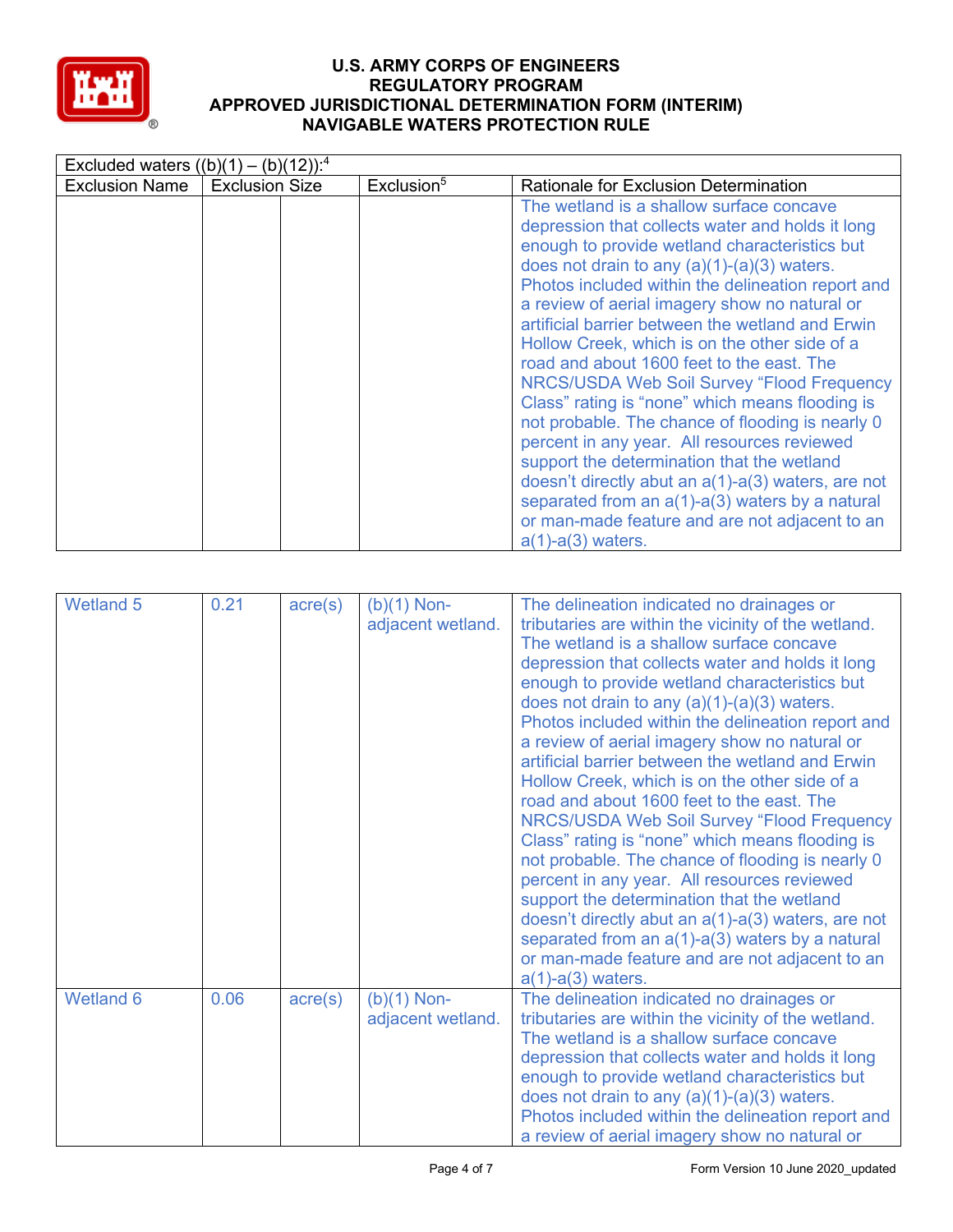

|                  |      |                  |                                    | artificial barrier between the wetland and Erwin<br>Hollow Creek, which is on the other side of a<br>road and about 1600 feet to the east. The<br><b>NRCS/USDA Web Soil Survey "Flood Frequency</b><br>Class" rating is "none" which means flooding is<br>not probable. The chance of flooding is nearly 0<br>percent in any year. All resources reviewed<br>support the determination that the wetland<br>doesn't directly abut an $a(1)$ - $a(3)$ waters, are not<br>separated from an $a(1)$ - $a(3)$ waters by a natural<br>or man-made feature and are not adjacent to an<br>$a(1)-a(3)$ waters.                                                                                                                                                                                                                                                                                                                                                                                                           |
|------------------|------|------------------|------------------------------------|-----------------------------------------------------------------------------------------------------------------------------------------------------------------------------------------------------------------------------------------------------------------------------------------------------------------------------------------------------------------------------------------------------------------------------------------------------------------------------------------------------------------------------------------------------------------------------------------------------------------------------------------------------------------------------------------------------------------------------------------------------------------------------------------------------------------------------------------------------------------------------------------------------------------------------------------------------------------------------------------------------------------|
| <b>Wetland 7</b> | 0.02 | $\text{acre}(s)$ | $(b)(1)$ Non-<br>adjacent wetland. | The delineation indicated no drainages or<br>tributaries are within the vicinity of the wetland.<br>The wetland is a shallow surface concave<br>depression that collects water and holds it long<br>enough to provide wetland characteristics but<br>does not drain to any (a)(1)-(a)(3) waters.<br>Photos included within the delineation report and<br>a review of aerial imagery show no natural or<br>artificial barrier between the wetland and Erwin<br>Hollow Creek, which is on the other side of a<br>road and about 1600 feet to the east. The<br><b>NRCS/USDA Web Soil Survey "Flood Frequency</b><br>Class" rating is "none" which means flooding is<br>not probable. The chance of flooding is nearly 0<br>percent in any year. All resources reviewed<br>support the determination that the wetland<br>doesn't directly abut an $a(1)$ - $a(3)$ waters, are not<br>separated from an $a(1)$ - $a(3)$ waters by a natural<br>or man-made feature and are not adjacent to an<br>$a(1)-a(3)$ waters. |
| <b>Wetland 8</b> | 0.07 | $\text{acre}(s)$ | $(b)(1)$ Non-<br>adjacent wetland. | The delineation indicated no drainages or<br>tributaries are within the vicinity of the wetland.<br>The wetland is a shallow surface concave<br>depression that collects water and holds it long<br>enough to provide wetland characteristics but<br>does not drain to any $(a)(1)-(a)(3)$ waters.<br>Photos included within the delineation report and<br>a review of aerial imagery show no natural or<br>artificial barrier between the wetland and Stream<br>1, which is about 400 feet to the west. The<br>NRCS/USDA Web Soil Survey "Flood Frequency<br>Class" rating is "none" which means flooding is<br>not probable. The chance of flooding is nearly 0<br>percent in any year. All resources reviewed<br>support the determination that the wetland<br>doesn't directly abut an $a(1)$ - $a(3)$ waters, are not<br>separated from an $a(1)$ - $a(3)$ waters by a natural                                                                                                                             |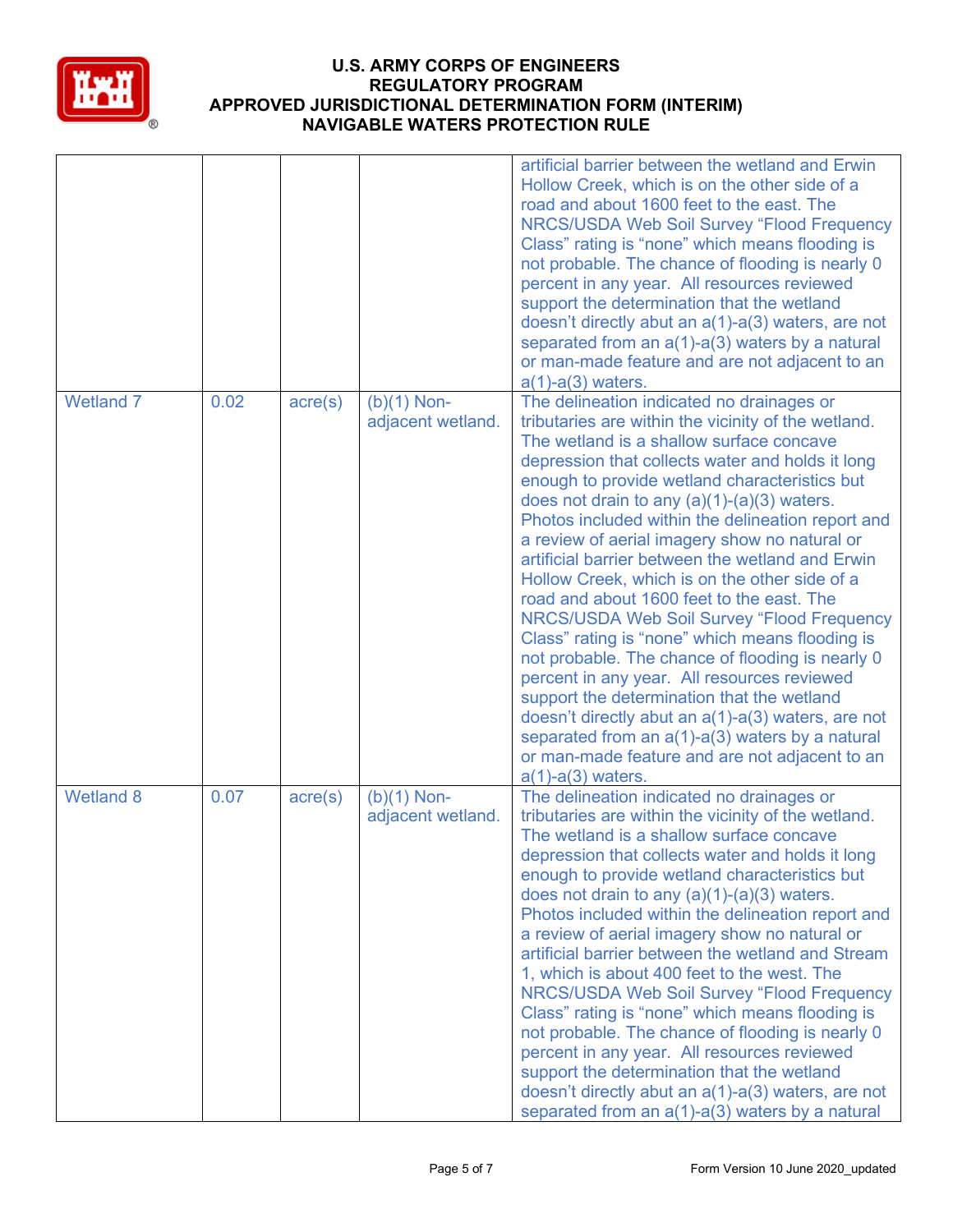

|                   |      |                  |                                    | or man-made feature and are not adjacent to an<br>$a(1)-a(3)$ waters.                                                                                                                                                                                                                                                                                                                                                                                                                                                                                                                                                                                                                                                                                                                                                                                                                                                                                        |
|-------------------|------|------------------|------------------------------------|--------------------------------------------------------------------------------------------------------------------------------------------------------------------------------------------------------------------------------------------------------------------------------------------------------------------------------------------------------------------------------------------------------------------------------------------------------------------------------------------------------------------------------------------------------------------------------------------------------------------------------------------------------------------------------------------------------------------------------------------------------------------------------------------------------------------------------------------------------------------------------------------------------------------------------------------------------------|
| <b>Wetland 9</b>  | 0.25 | $\text{acre}(s)$ | $(b)(1)$ Non-<br>adjacent wetland. | The delineation indicated no drainages or<br>tributaries are within the vicinity of the wetland.<br>The wetland is a shallow surface concave<br>depression that collects water and holds it long<br>enough to provide wetland characteristics but<br>does not drain to any $(a)(1)-(a)(3)$ waters.<br>Photos included within the delineation report and<br>a review of aerial imagery show no natural or<br>artificial barrier between the wetland and Stream<br>1, which is about 300 feet to the west. The<br>NRCS/USDA Web Soil Survey "Flood Frequency<br>Class" rating is "none" which means flooding is<br>not probable. The chance of flooding is nearly 0<br>percent in any year. All resources reviewed<br>support the determination that the wetland<br>doesn't directly abut an $a(1)$ - $a(3)$ waters, are not<br>separated from an $a(1)$ - $a(3)$ waters by a natural<br>or man-made feature and are not adjacent to an<br>$a(1)-a(3)$ waters. |
| <b>Wetland 10</b> | 0.02 | $\text{acre}(s)$ | $(b)(1)$ Non-<br>adjacent wetland. | The delineation indicated no drainages or<br>tributaries are within the vicinity of the wetland.<br>The wetland is a shallow surface concave<br>depression that collects water and holds it long<br>enough to provide wetland characteristics but<br>does not drain to any $(a)(1)-(a)(3)$ waters.<br>Photos included within the delineation report and<br>a review of aerial imagery show no natural or<br>artificial barrier between the wetland and Stream<br>1, which is about 450 feet to the west. The<br>NRCS/USDA Web Soil Survey "Flood Frequency<br>Class" rating is "none" which means flooding is<br>not probable. The chance of flooding is nearly 0<br>percent in any year. All resources reviewed<br>support the determination that the wetland<br>doesn't directly abut an $a(1)$ - $a(3)$ waters, are not<br>separated from an $a(1)$ - $a(3)$ waters by a natural<br>or man-made feature and are not adjacent to an<br>$a(1)-a(3)$ waters. |
| Wetland 11        | 0.01 | $\text{acre}(s)$ | $(b)(1)$ Non-<br>adjacent wetland. | The delineation indicated no drainages or<br>tributaries are within the vicinity of the wetland.<br>The wetland is a shallow surface concave<br>depression that collects water and holds it long<br>enough to provide wetland characteristics but<br>does not drain to any $(a)(1)-(a)(3)$ waters.<br>Photos included within the delineation report and<br>a review of aerial imagery show no natural or<br>artificial barrier between the wetland and Stream<br>1, which is about 450 feet to the west. The                                                                                                                                                                                                                                                                                                                                                                                                                                                 |